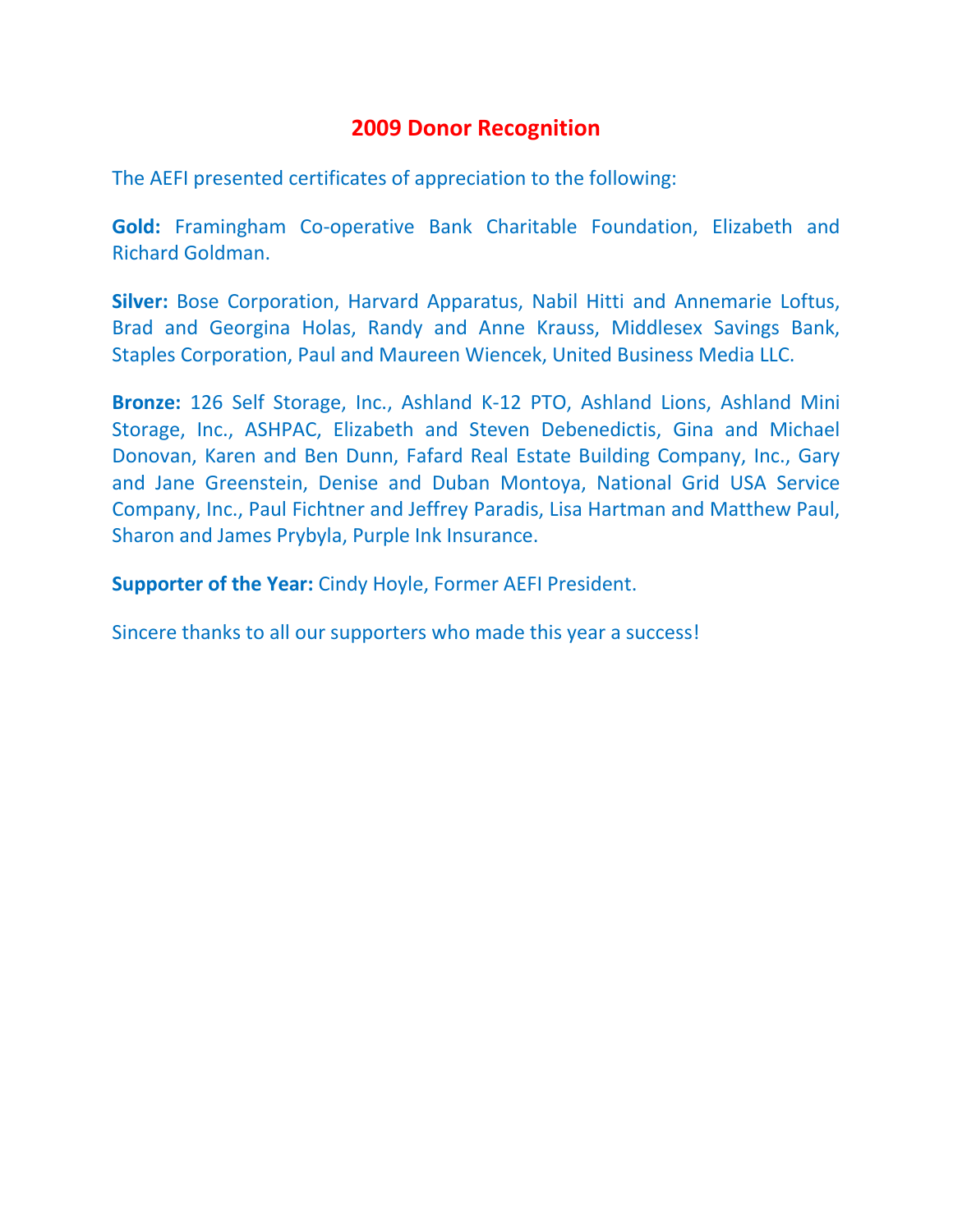## With sincere appreciation to our 2008-09 donors:

## **Individual and Family Donors**

Ana Costagliola and Delfy Ramones Jon and Wendy Ferston Ohman Family AnneMarie Loftus and Nabil Hitti **AnneMarie Loftus and Nabil Hitti** Josh Wiczer **Nabil Patricia and Stephen Vinter** Cindy Hoyle and Bert Cushman **Karen Maguire** Karen Maguire Rahnuma Habib Debra Parker and Joe Sheil **Kevin Carney Communist Communist Parker** Roland Houle Denise and Duban Montoya Kris and Alan Snow Roodman Family Doug and Mary Lynn Kolowsky **Kurumi Ono** Sara and Christian Morgan Dwight and Karen Davidsen **Lipsitz-Schwartz Family** Senator Karen Spilka Eileen and James Chernoff The Lisa and Bob Muscaro Senator Karen Spilka Elizabeth and Richard Goldman Lynn Granger Sonja Kreh Elizabeth and Steven Debenedictis Lynne Hammond Sricharan Reddy Eric Schwartz and Susan Lipsitz **Marcia Gilbert** Stacey Thorner

Adam Shuster **Music Community** Joanna Robbins **Mynette Shifman** Alan Graham Joanne and William O'Connell Nancy Ferrari Alana Anoskey John and Kimberly Petrin Nick Cunningham Alcione Millard **Nigality Common Accord John and Patricia Hyland Nigality Common Nija Sreenivasan** Amy Letichevsky **Markow Common American** John and Peg Grimes **Nuria Navarro** Nuria Navarro Andrea Alfano Jonathan and Rebecca Williams Pat Callen Annette Bongiorno Judi Barbieri Patricia McSweeney Arlene Argir **Arlene Arging Arlene Arging Community** Julia and Jonathan Spitz **Patricia White** Arryn Sullivan Julian Doktor Paul and Maureen Wiencek Audre Minnier **Number 2018 Julian Doktor** Paul and Sharon Vitale Barbara and Alan Klein **Paul Capelli** Juliana Ribera **Paul Capelli** Paul Capelli Barbara Durand **Markor Barbara Julie and Jeff Krasner** Paul Fichtner and Jeffrey Paradis Brad and Georgina Holas **Matter and Serverse Indianal Struck** Paula and John Pepper Brenda LeBlanc **Kara and Scott Pitt** Paula Hong and John O'Gara Brian and Mary Jo Mahan **Karen and Ben Dunn** Peter Chisholm Chris and Sue Merloni **Karen and Rich Weiner** Pluck-Phillips Family Christine Hampson Karen Barrett Qingli Jiang Claudia Bennett **Karen Pelligrini** Karen Pelligrini Randy and Anne Krauss Claudia Rose Karyn Koulopoulos Raymond Jr. and Sue Almedia Connie Hundt **Katharine Scalora** Rene and Ilona Tuballa David and Laura Kurriss **Kathleen Bach Rhonda and Jim Grasberger** Rhonda and Jim Grasberger David Ulin **Contract Contract Contract Contract Contract Contract Contract Contract Contract Contract Contract Contract Contract Contract Contract Contract Contract Contract Contract Contract Contract Contract Contract Con** Davida Dinerman Kevin and Karen Johnson Roberta Zeliff Diana Harotian **Marting Communist Chutinan** Ruth Hanning Roche Ruth Hanning Roche Dr. Ann Dargon **Sara Apkertage Communist Communist Leon Family** Sara Apkertage Communist Sara Apke Dr. Richard Hoffmann **Leslie and Peter Marci** Sarah Bourque Eileen and Tim O'Brien **Lisa Beaudin** Lisa Beaudin Sharma Yogesh Elena Smagina Lisa Hartman and Matw Paul Sharon and James Prybyla Fran Blake **Marcia Reni and Rob Scherer** Steve and Cece Doucette Fred and Regina Norfolk **Marcy Arms** Marcy Arms Steve Beroni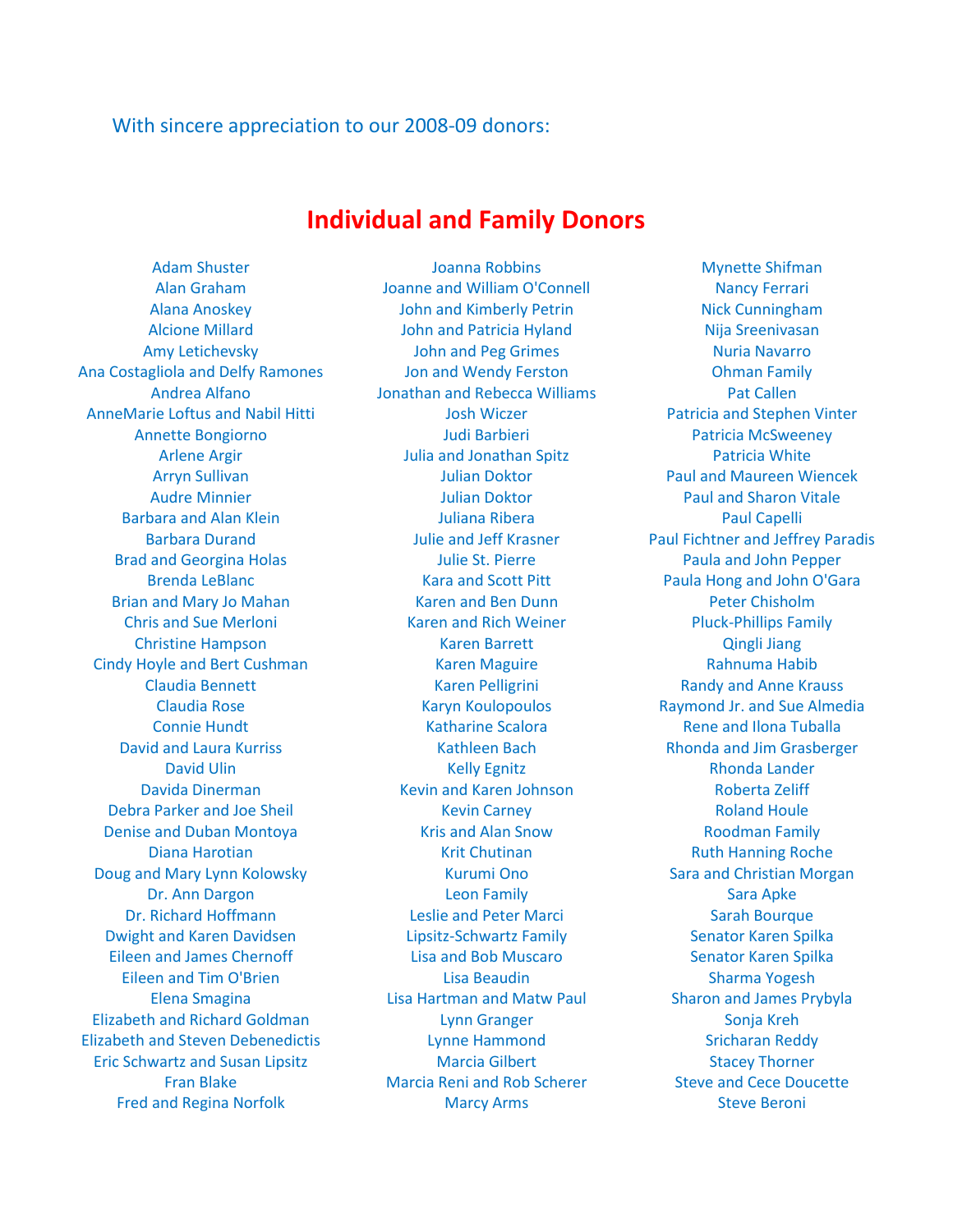Gabriela and Benjamin Sweet Mark and Diane Bechard Sue and Dave Levine Gary and Jane Greenstein **Marsha Bornstein** Sue and Eric Socrates Gina and Michael Donovan **Martin Shapiro** Martin Shapiro Susan Blum James and Monica Moriarity **Melanie and Steve Lewis** Tracey Lydon Jennifer and Joseph Mangiaratti Michelle and Tony Apuzzo Wendy and Jonathan Siet

Glen and Fran Firth **Mary Ann Barrett** Susan Gala Gretchen Osterhout **Mary Panda** Susan Merson Helene and Scott Baum and Suzanne Reap Matw Stewart Suzanne Reap Hilgren Family **Maureen Fragale** Tim and Num Govan Igor Knyasazhitskiy **Mauro and Donna Ciccarelli** Tom Sannicandro Jane and Tomas Kiliulis Melinda Moses Victor and Lacey Denaro Jane Mason **Melissa and John Horan** Victor and Refina Lewis Jean Bruneault Michael Tempesta Wendy and Jonathan Bier Jennifer Rose Mila Ghosh Yuejun Hou Jill Vernes **Muraina and Tawakalitu Yusuf** 

Jamie and Norbert Gravelle The Melanie Hay New Yenkatram and Karuna Mandala